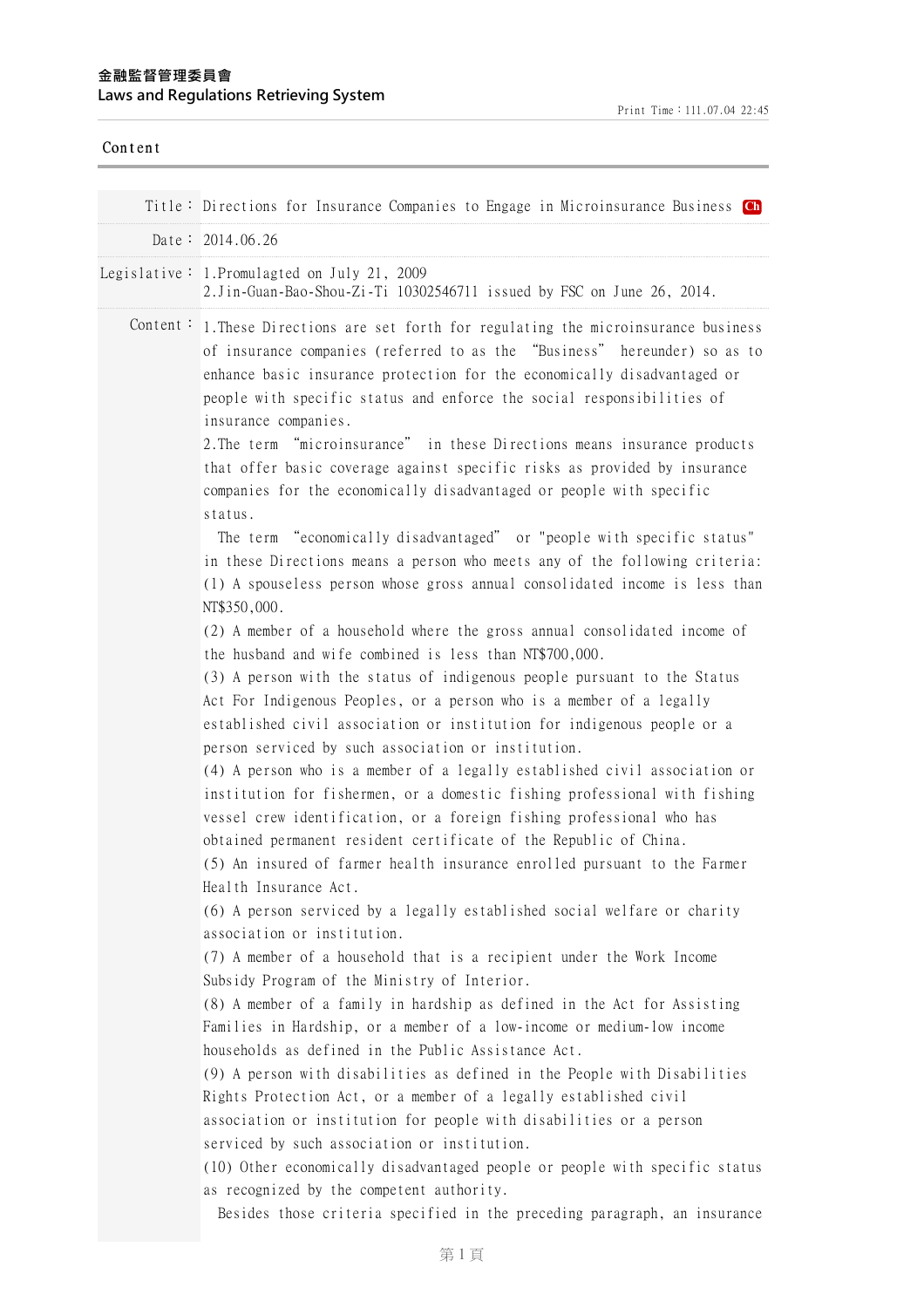company may add more criteria in view of the national income, the status of urban or rural development, actual economic condition, social insurance and security system, income distribution of existing clients and its underwriting operation, provided the insurance company has submitted documents specified in Point 4 herein and obtained the prior approval of the competent authority. The preceding provision applies when an insurance company revises its eligibility criteria for microinsurance.

3.When engaging in the Business, an insurance company shall not include the design of living benefit or maturity benefit in its products and may offer only the following types of products:

(1) Traditional one-year term life insurance; and

(2) One-year accident insurance.

(3) One-year accident medical insurance (reimbursement type) where benefits are paid based on original medical expense receipts presented.

The microinsurance products specified in the preceding paragraph should be simple in design and shall cover only one insured peril.

4.When submitting a microinsurance product for review, an insurance company shall enclose relevant documentation as provided in the Regulations Governing Pre-sale Procedures for Insurance Products, and in addition, follow the rules below:

(1) The enclosed documents shall describe the criteria for and scope of the economically disadvantaged or people with specific status to be covered by the microinsurance product, planned marketing channels, specific practice planned for signing individual insurance contracts collectively, and specific preventive measures against adverse selection and moral risk, and if applicable, written summary of important clauses of the insurance contract provided to the applicant pursuant to subparagraph 2, paragraph 1 of Point 7 herein;

(2) If a microinsurance product allows flexible payment of premium, such payment scheme should be reflected in profit analysis; and

(3) The name of the microinsurance product should contain the wording "micro" to denote the major characteristic of the product.

5.The Ministry of Finance Letter No. Tai-Cai-Bao-Zi-85237814 dated July 25, 1996 and Ministry of Finance Order No. Tai-Cai-Bao-Zi-0930705699 dated June 29, 2004 do not apply to the premium structure of microinsurance products, provided that the expected expense ratio of the product shall not exceed 15% of the total premium.

When an insurance company conducts the Business by offering individual insurance contracts signed collectively as specified in Point 10 herein, the company may set different premium rates for individual applicants in the collective group based on individual risk exposure, or set a fixed premium rate or tiered premium rates by assessing the average risk of the said group. However the insurance company must describe the basis and reasonableness of the premium rates it set in the documents submitted for review for the insurance product.

6.The reserves for microinsurance products shall be set aside in accordance with the Regulations Governing the Setting Aside of Various Reserves by Insurance Enterprises. For microinsurance products that are offered through group coverage, the rules for the setting aside of reserves as provided in the Ministry of Finance letter No. Tai-Cai-Bao-Zi-852367814 dated July 25,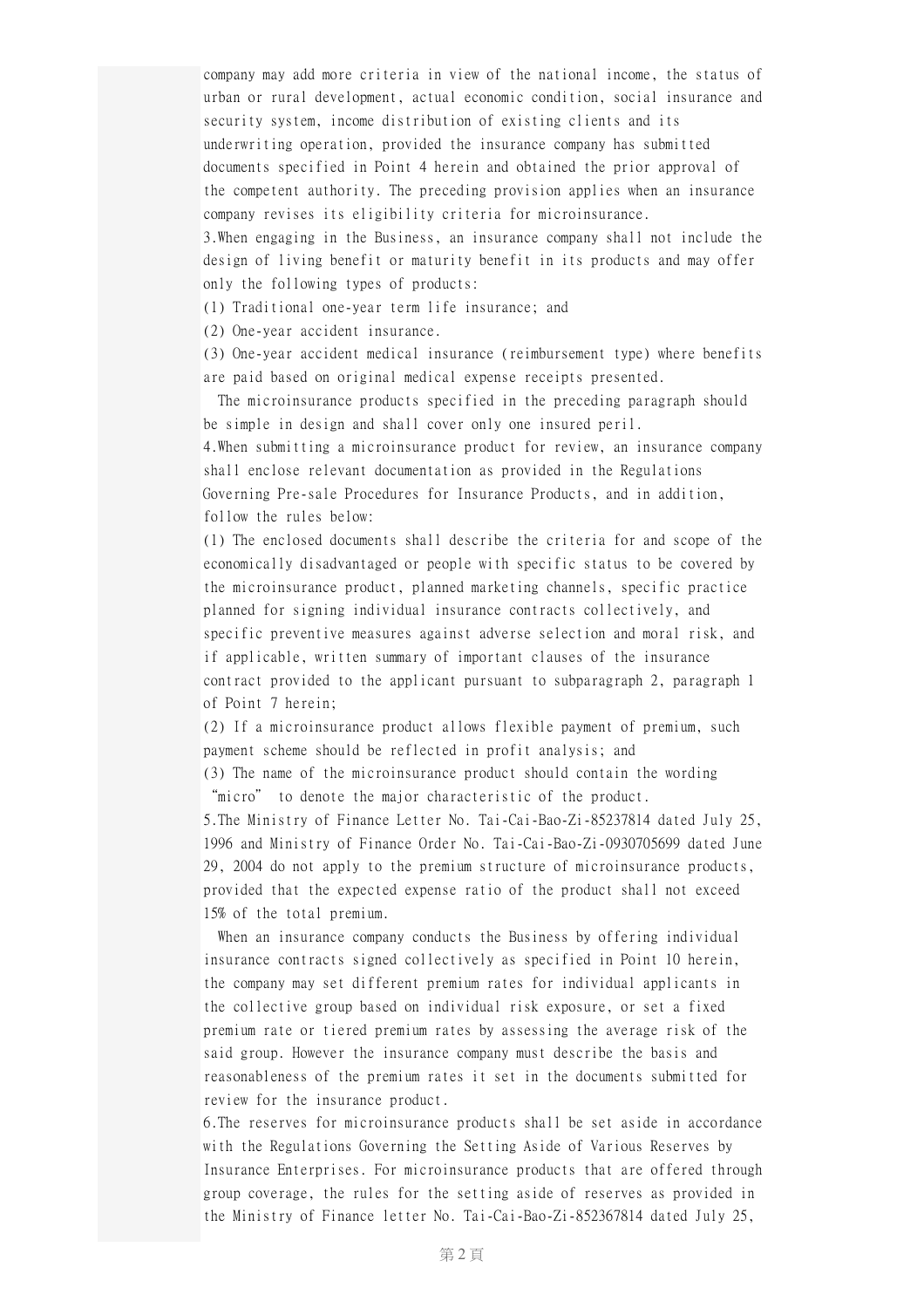1996 need not apply.

7.To make it easier for customers to understand the important clauses in a microinsurance contract, insurance companies shall adopt one of the approaches below:

(1) When designing a microinsurance product, an insurance company should refer to the model provisions of insurance policies and simplify the content, and write the policy clauses in plain language. A microinsurance contract shall always contain the following two provisions:

a.The parties here to agree that matters not specified in the policy shall be governed by applicable laws and regulations; and

b.The insurer will interpret and handle questionable clauses in a manner favorable to the insured.

(2) When signing the microinsurance contract with an applicant, an insurance company shall provide the applicant with a written summary of the important clauses of the contract and explain to the applicant the content of the summary in detail.

8.The microinsurance product solicitors shall meet the qualifications set forth in Regulations Governing Insurance Agents, the Regulations Governing Insurance Brokers, the Regulations Governing the Supervision of Insurance Solicitors, or the Regulations Governing Postal Simple Life Insurance Operations, or have passed the qualification exam for insurance solicitors held by the Life Insurance Association of the Republic of China or the Non-Life Insurance Association of the Republic of China and completed the qualification registration.

9.The microinsurance products offered by insurance companies should waive physical examination in principle.

The beneficiary of disability benefit and accident medical insurance benefit paid out by a microinsurance policy must be the insured him or herself. Insurance companies may not accept designated beneficiary or change of beneficiary other than the insured. The designation or change of beneficiary for death benefit shall be limited to family members or the heir at law of the insured..

10.Microinsurance may be offered as individual insurance, individual insurance contracts signed collectively or group insurance.

When an insurance company offers individual insurance contracts signed collectively for its microinsurance products, the insured unit that acts on behalf of the applicants for the signing of microinsurance contracts, the applicant and the insured must meet the following criteria:

(1) The applicant and the insured must be the same person and there must be at least five (5) insureds.

(2) The insurance company will sign the microinsurance contract with the insured unit acting on behalf of the individual applicant.

(3) The acting insured unit and the economically-disadvantaged applicant or applicant with specific status must have one of the relationships below, and with the exception of units specified under items d and f of this subparagraph, the acting insured unit must have the entity of a juristic person and have been established for at least two years:

a.The relationship between employer and employee.

b.The relationship between a legally established cooperative, association, professional trade union, alliance, or league and its members.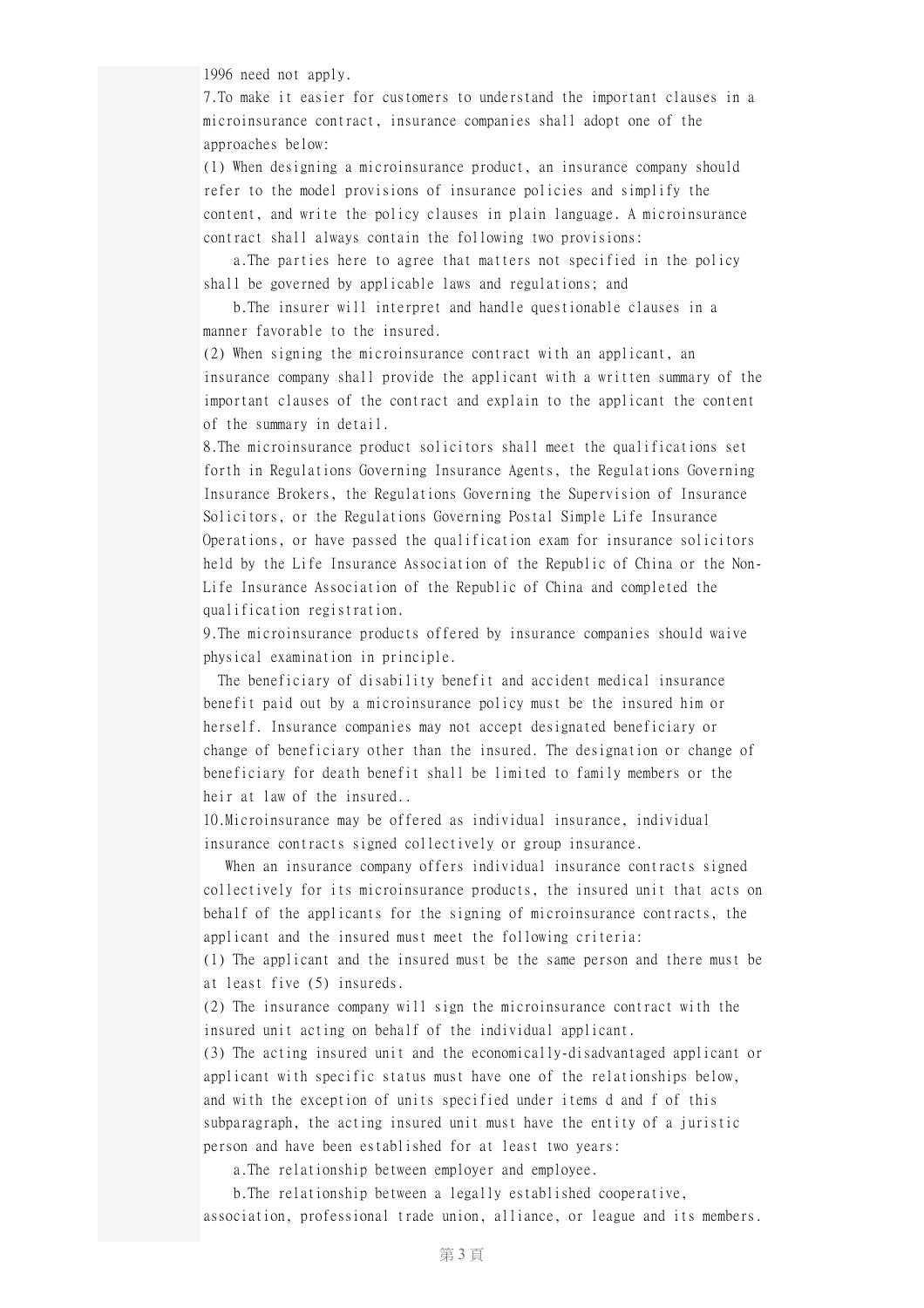c.The relationship between a legally established financial institution or lending institution and its borrowers.

d.The relationship between a legally established school and its students.

e.The relationship between a legally established social welfare or charity association or institution and the people it serves.

f.The relationship between a special municipality government, county/city government, township/city office, district office, or village(ward) office and their residents with household registration.

g.The relationship between a legally established religious group and its members or the people it serves.

h.The relationship between an organization other than those mentioned above but with the entity of a juristic person and its members or constituents.

Where an insurance company offers individual insurance contracts signed collectively for its microinsurance products, the company shall, after the sale of products, retain documents evidencing the intent of the acting insured unit to sign a microinsurance contract on behalf of the applicants and that the insured unit is a legally established entity for future audit by the competent authority.

Units specified under item f of subparagraph (3) of the second paragraph hereof may be exempted from providing documents evidencing that they are a legally established entity.

11.An insurance company whose performance in the Business meets certain criterion are eligible for the following incentive measures:

(1) Recognized to meet the criteria of "Outstanding performance in offering insurance products in coordination with government policy or in promoting social or public interest work" as provided in subparagraph 7, paragraph 2, Article 21 of the Regulations Governing Pre-sale Procedures for Insurance Products.

(2) The competent authority will give the aforementioned insurance companies priority in the review of their applications for the following:

a.Application for approval of an insurance product;

b.Application for the establishment of a branch organization (branch company, overseas branch company (subsidiary), or liaison office); or

c.Application for the appointment of the responsible persons of insurance companies.

(3) The incentive of adding one more product to the filing quotas of insurance products that a life insurance company may submit for review by way of approval.

(4) For a life insurance company whose performance in the Business meets certain criterion twice consecutively, the incentive of adding additionally one more product to the filing quotas of insurance products that the life insurance company may submit for review by way of approval.

(5) Public commendation of insurance companies with outstanding performance in the Business.

The "certain criterion" referred to in the preceding two paragraphs means the Business of the insurance company in the most recent year at the time of application was offered to the economically disadvantaged or people with specific status and its total premium income from such policies as a